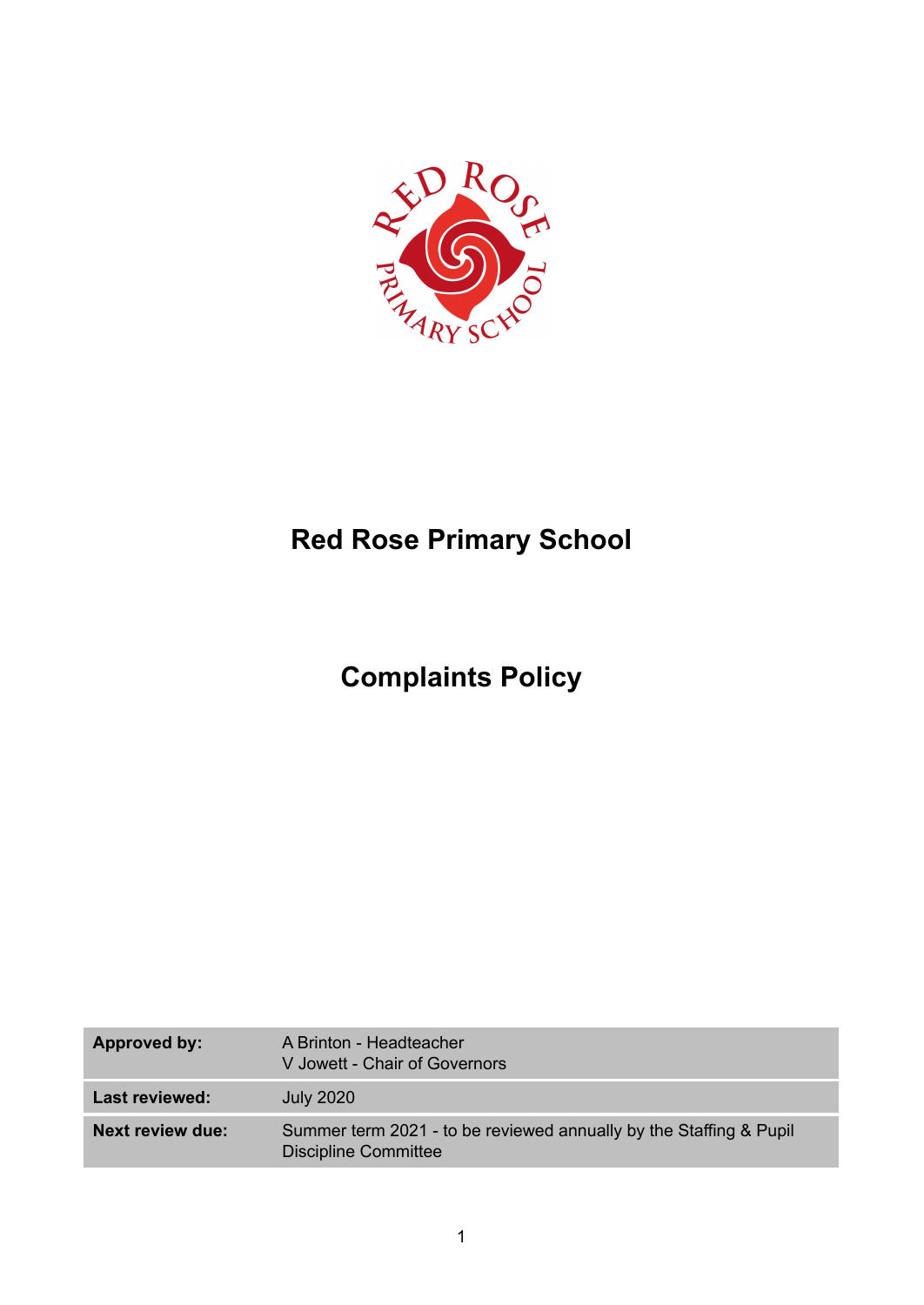

## **Who can make a complaint?**

This complaints procedure is not limited to parents or carers of children that are registered at the school. Any person, including members of the public, may make a complaint to Red Rose Primary School about any provision of facilities or services that we provide. Unless complaints are dealt with under separate statutory procedures (such as appeals relating to exclusions or admissions), we will use this complaints procedure.

### **The difference between a concern and a complaint**

A concern may be defined as '*an expression of worry or doubt over an issue considered to be important for which reassurances are sought'*.

A complaint may be defined as '*an expression of dissatisfaction however made, about actions taken or a lack of action*'.

It is in everyone's interest that concerns and complaints are resolved at the earliest possible stage. Many issues can be resolved informally, without the need to use the formal stages of the complaints procedure. Red Rose Primary School takes concerns seriously and will make every effort to resolve the matter as quickly as possible.

If you have difficulty discussing a concern with a particular member of staff, we will respect your views. In these cases, the Headteacher will refer you to another staff member. Similarly, if the member of staff directly involved feels unable to deal with a concern, the Headteacher will refer you to another staff member. The member of staff may be more senior but does not have to be. The ability to consider the concern objectively and impartially is more important.

We understand however, that there are occasions when people would like to raise their concerns formally. In this case, Red Rose Primary School will attempt to resolve the issue internally, through the stages outlined within this complaints procedure.

### **How to raise a concern or make a complaint**

A concern or complaint can be made in person, in writing or by telephone. They may also be made by a third party acting on behalf of a complainant, as long as they have appropriate consent to do so.

Concerns should be raised with either the class teacher or Headteacher. If the issue remains unresolved, the next step is to make a formal complaint.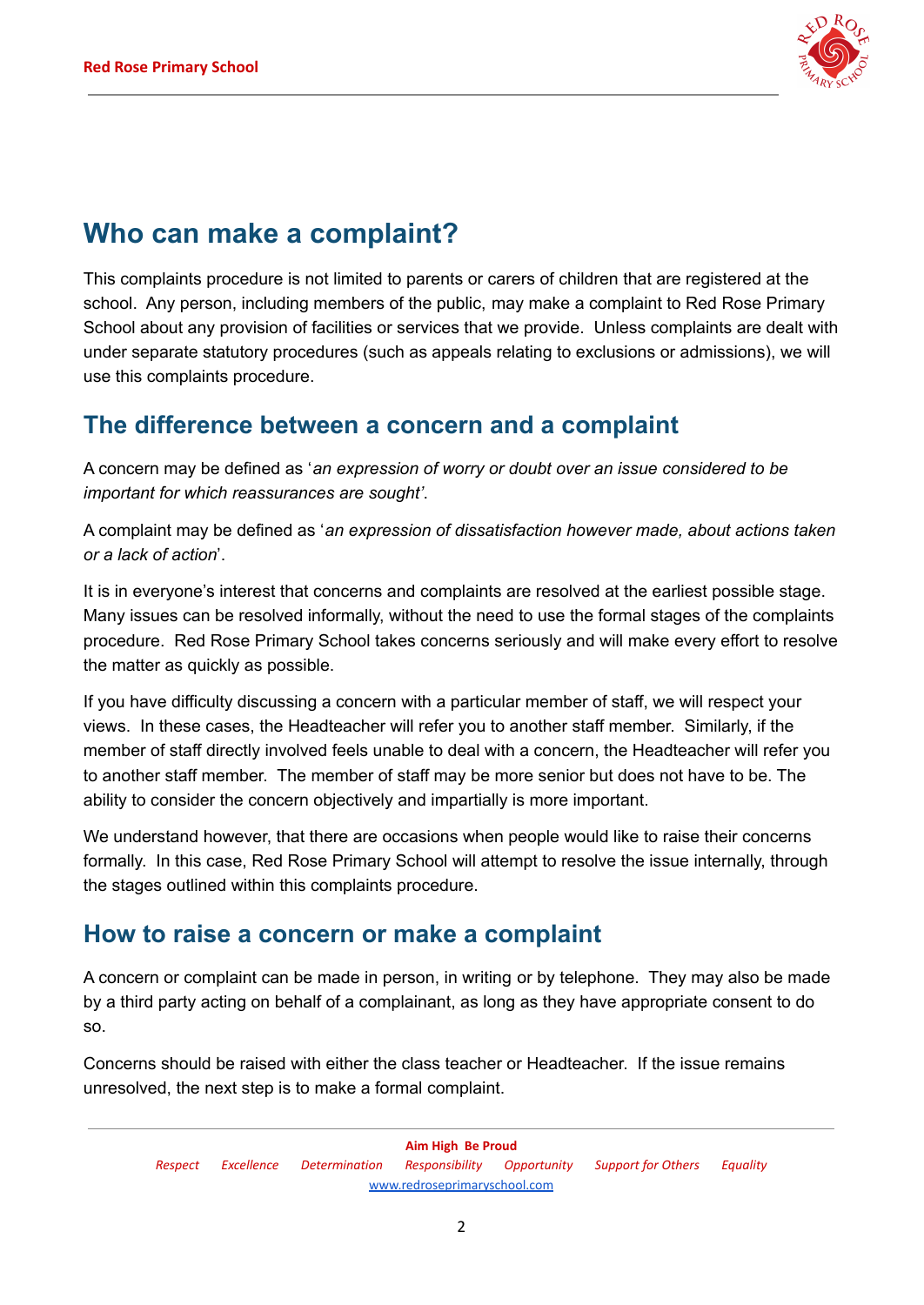

Complainants should not approach individual Governors to raise concerns or complaints. They have no power to act on an individual basis and it may also prevent them from considering complaints at Stage 2 of the procedure.

Complaints against school staff (except the Headteacher) should be made in the first instance, to the Headteacher via the school office*.* Please mark them as Private and Confidential.

Complaints that involve or are about the Headteacher should be addressed to the Chair of Governors, either via School and Governor Support Service, Children and Young People's Services, County Hall, Durham, DH1 5UJ, telephone 03000 262921 or email [v.jowett@redroseprimaryschool.com](mailto:v.jowett@redroseprimaryschool.com)

Complaints about the Chair of Governors, any individual Governor or the whole Governing Body should be addressed to Advice and Clerking Lead, School and Governor Support Service, Children and Young People's Services, County Hall, Durham, DH1 5UJ, telephone 03000 262921.

For ease of use, a template complaint form is included at the end of this procedure. If you require help in completing the form, please contact the school office. You can also ask third party organisations like the Citizens Advice to help you.

In accordance with equality law, we will consider making reasonable adjustments if required, to enable complainants to access and complete this complaints procedure. For instance, providing information in alternative formats, assisting complainants in raising a formal complaint or holding meetings in accessible locations.

### **Anonymous complaints**

We will not normally investigate anonymous complaints. However, the Headteacher or Chair of Governors, if appropriate, will determine whether the complaint warrants an investigation.

### **Time scales**

You must raise the complaint within three months of the incident or, where a series of associated incidents have occurred, within three months of the last of these incidents. We will consider complaints made outside of this time frame if exceptional circumstances apply.

## **Complaints received outside of term time**

We will consider complaints made outside of term time to have been received on the first school day after the holiday period.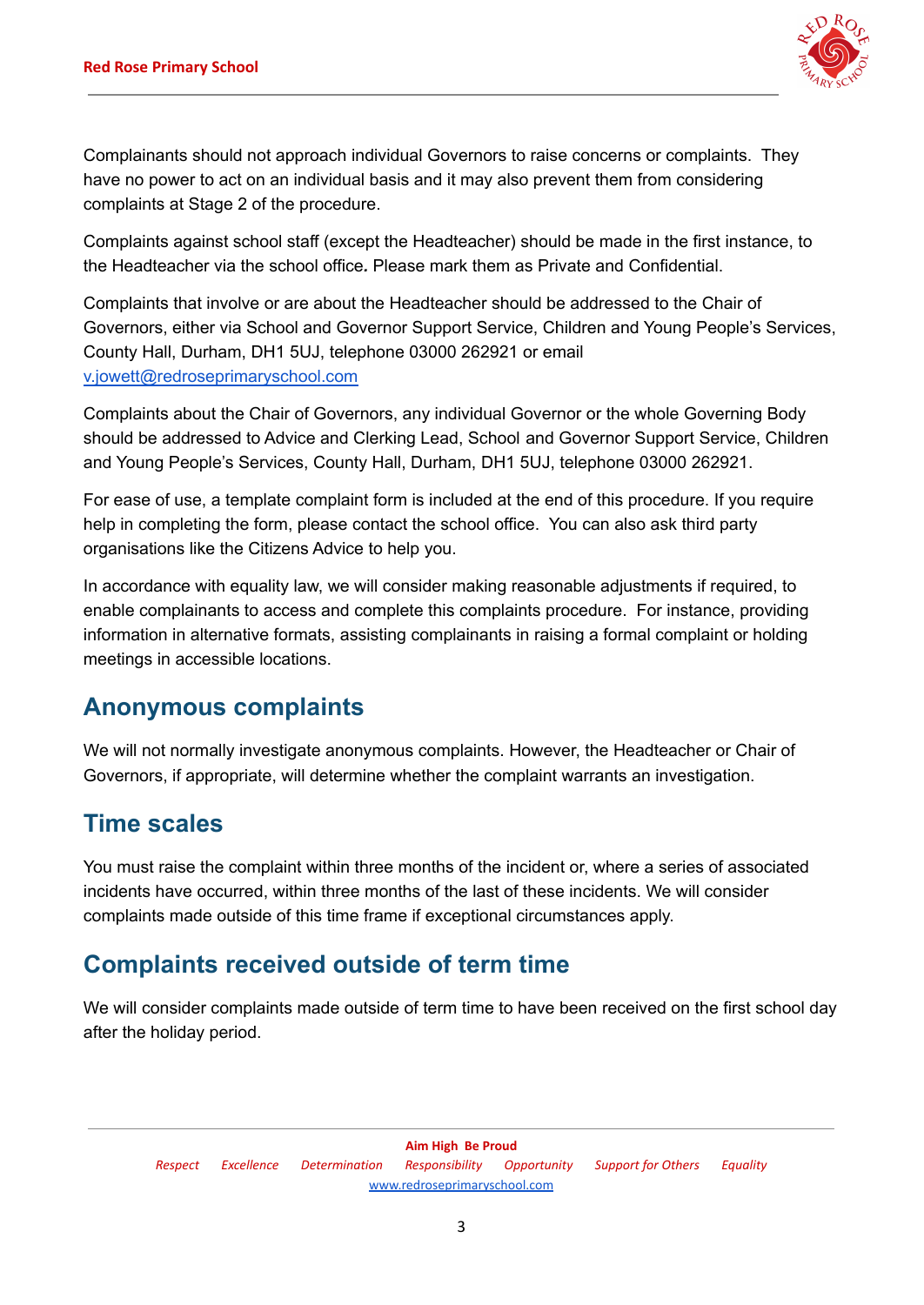

## **Scope of this Complaints Procedure**

This procedure covers all complaints about any provision of community facilities or services by Red Rose Primary School, other than complaints that are dealt with under other statutory procedures, including those listed below.

| <b>Exceptions</b>                                             | Who to contact                                                                                                                                                                                                                                                                                                                                                                                                                                                                                                                                                                                                                                                                                                                                                                                                                                                                                                                                       |
|---------------------------------------------------------------|------------------------------------------------------------------------------------------------------------------------------------------------------------------------------------------------------------------------------------------------------------------------------------------------------------------------------------------------------------------------------------------------------------------------------------------------------------------------------------------------------------------------------------------------------------------------------------------------------------------------------------------------------------------------------------------------------------------------------------------------------------------------------------------------------------------------------------------------------------------------------------------------------------------------------------------------------|
| Admissions to schools                                         | Concerns about admissions should be raised with the<br>School Places and Admissions Team, Children and<br>Young People's Services, Durham County Council,<br>County Hall, Durham DH1 5UJ. Telephone 03000<br>265896. Email schooladmissions@durham.gov.uk                                                                                                                                                                                                                                                                                                                                                                                                                                                                                                                                                                                                                                                                                            |
| Education, Health and Care<br>(EHC) assessments and plans     | Concerns about EHC assessments and plans should be<br>raised with the SEND Casework Team, Children and<br>Young People's Services, Durham County Council,<br>County Hall, Durham, DH1 5UJ. Telephone 03000<br>265878.                                                                                                                                                                                                                                                                                                                                                                                                                                                                                                                                                                                                                                                                                                                                |
| Matters likely to require a Child<br>Protection Investigation | Complaints about child protection matters are handled<br>under our child protection and safeguarding policy and in<br>accordance with relevant statutory guidance.<br>If you have concerns that there is a potential risk of harm<br>to a child or children such as a risk presented by a family<br>member or person not in a formal position of trust, you<br>may wish to contact First Contact on telephone 03000<br>267979 or email scd@durham.gov.uk<br>If you have concerns regarding allegations of harm or<br>possible harm caused by a person in a position of trust,<br>you may wish to contact the Local Authority Designated<br>Officer (LADO) who has local responsibility for<br>safeguarding. Contact Sharon Lewis, LADO, Children<br>and Young People's Services, County Hall, Durham, DH1<br>5UJ. Telephone 03000 268835 or 07557081908. Email<br>Sharon.lewis@durham.gov.uk<br>If you have concerns that a child or children may be |
|                                                               | suffering or at risk of harm, but your concerns do not fit<br>into either of the above categories, you should contact<br>the Pupil Placement and Education Safeguarding<br>Manager. Contact Ian Shanks, Pupil Placement and<br>Education Safeguarding Manager, Children and Young                                                                                                                                                                                                                                                                                                                                                                                                                                                                                                                                                                                                                                                                    |

*Respect Excellence Determination Responsibility Opportunity Support for Others Equality* [www.redroseprimaryschool.com](http://www.redroseprimaryschool.com)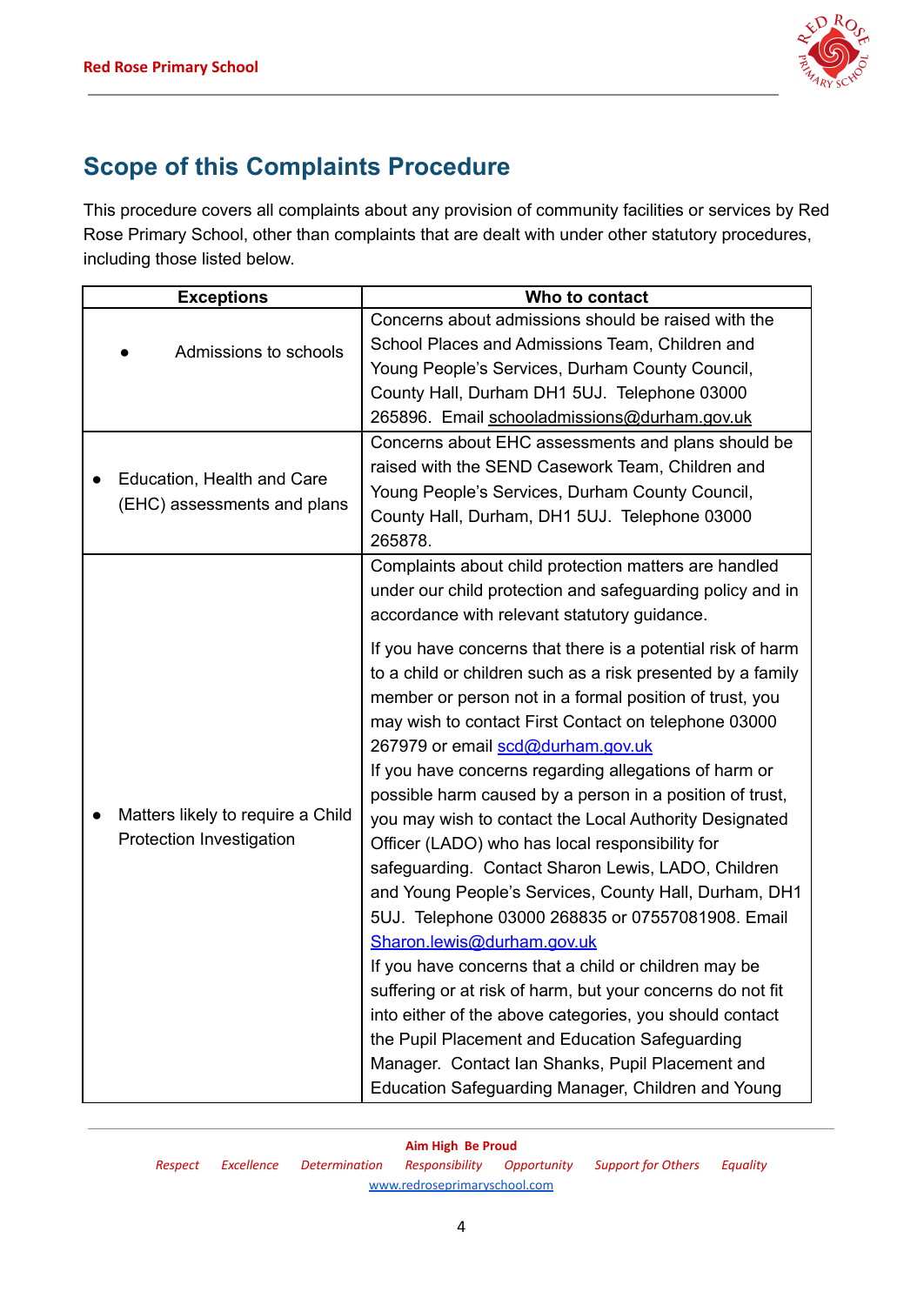

|  |                            | People's Services, County Hall, Durham, DH1 5UJ.                                                     |
|--|----------------------------|------------------------------------------------------------------------------------------------------|
|  |                            | Telephone 03000 265908 or 07557081908. Email                                                         |
|  |                            | ian.shanks@durham.gov.uk                                                                             |
|  |                            | Further information about raising concerns about                                                     |
|  |                            | exclusion can be found at:                                                                           |
|  |                            | www.gov.uk/school-discipline-exclusions/exclusions.                                                  |
|  | Exclusion of children from | Advice regarding your child's exclusion from this school                                             |
|  | school*                    | should be sought from the Inclusion and Alternative                                                  |
|  |                            | Provision Co-ordinator, Children and Young People's                                                  |
|  |                            | Services, Durham County Council, County Hall, Durham,                                                |
|  |                            | DH1 5UJ. Telephone 03000 265903.                                                                     |
|  |                            | *complaints about the application of the Behaviour Policy                                            |
|  |                            | can be made through the school's complaints procedure.                                               |
|  |                            | We have an internal whistleblowing procedure for all our                                             |
|  |                            | employees, including temporary staff and contractors.                                                |
|  |                            |                                                                                                      |
|  |                            | The Secretary of State for Education is the prescribed                                               |
|  |                            | person for matters relating to education for<br>whistleblowers in education who do not want to raise |
|  |                            |                                                                                                      |
|  | Whistleblowing             | matters direct with their employer. Referrals can be made                                            |
|  |                            | at: www.education.gov.uk/contactus.                                                                  |
|  |                            | Volunteer staff who have concerns about our school                                                   |
|  |                            | should complain through the school's complaints                                                      |
|  |                            | procedure. You may also be able to complain direct to                                                |
|  |                            | the LA or the Department for Education (see link above),                                             |
|  |                            | depending on the substance of your complaint.                                                        |
|  |                            | Complaints from staff will be dealt with under the school's                                          |
|  | Staff grievances           | internal grievance procedures.                                                                       |
|  |                            | Complaints about staff will be dealt with under the                                                  |
|  |                            | school's internal disciplinary procedures, if appropriate.                                           |
|  |                            | Contact the Headteacher or Chair of Governors (if the                                                |
|  |                            | complaint involves or is about the Headteacher).                                                     |
|  | Staff conduct              | Complainants will not be informed of any disciplinary                                                |
|  |                            | action taken against a staff member as a result of a                                                 |
|  |                            | complaint. However, the complainant will be notified that                                            |
|  |                            | the matter is being addressed.                                                                       |
|  |                            |                                                                                                      |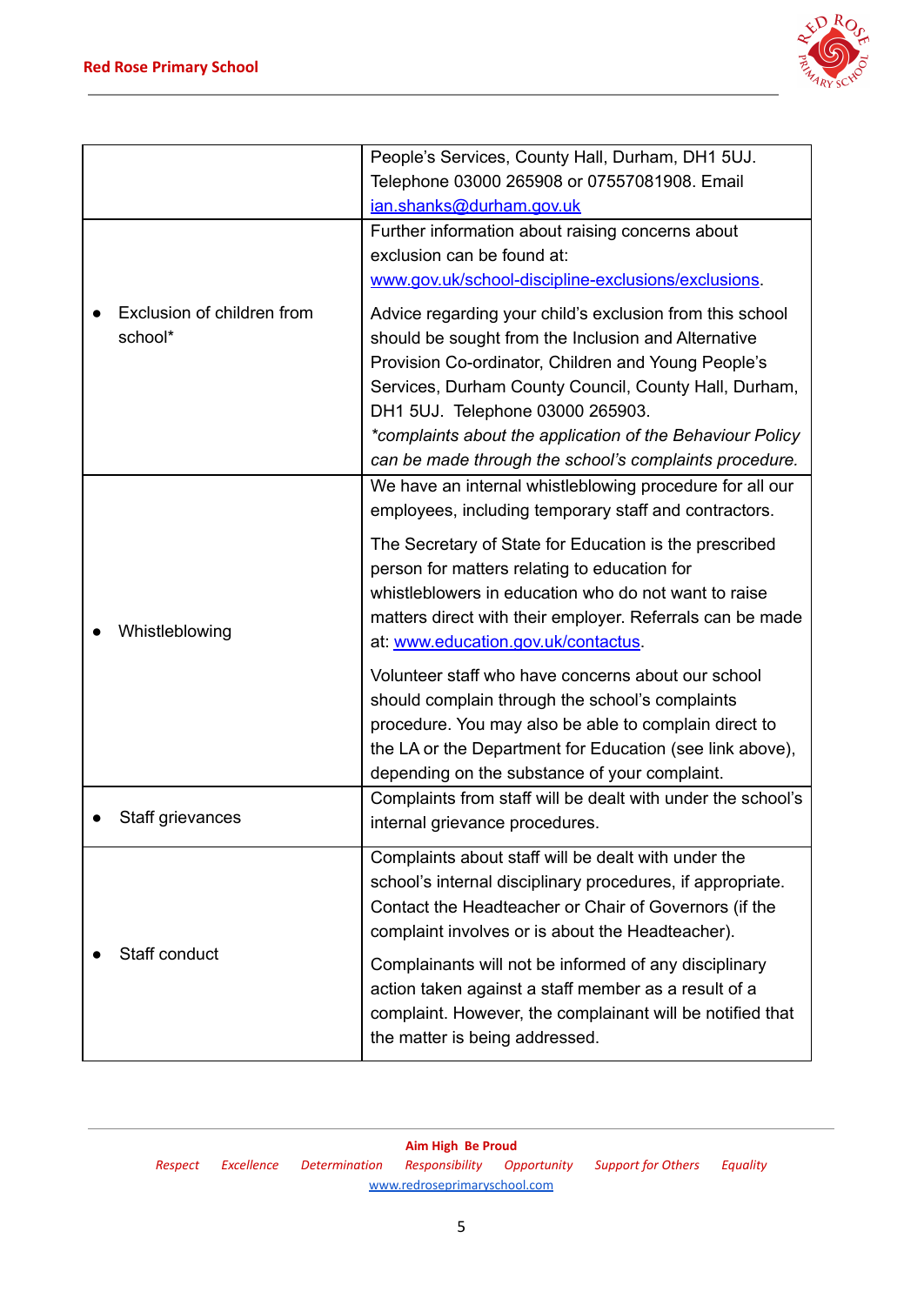

| Complaints about services<br>provided by other providers<br>who may use school premises<br>or facilities | Providers should have their own complaints procedure to<br>deal with complaints about service. Please contact them<br>directly.                                                                                      |
|----------------------------------------------------------------------------------------------------------|----------------------------------------------------------------------------------------------------------------------------------------------------------------------------------------------------------------------|
| Matters which are the<br>responsibility of the Local<br>Authority                                        | Concerns should be raised with the Feedback Team,<br>Durham County Council, County Hall, Durham DH1 5UQ.<br>Telephone 03000 269007.                                                                                  |
| Matters in relation to the<br>Children and Young People's<br>Service                                     | Concerns should be raised with the Complaints Officer,<br>Children and Young People's Service, Durham County<br>Council, County Hall, Durham, DH1 5UJ. Telephone<br>03000 265762. Email CYPSComplaints@durham.gov.uk |
| National Curriculum - content                                                                            | Please contact the Department for Education at:<br>www.education.gov.uk/contactus                                                                                                                                    |

If other bodies are investigating aspects of the complaint, for example the Police, Local Authority (LA) Safeguarding teams or Tribunals, this may impact on our ability to adhere to the timescales within this procedure or result in the procedure being suspended until those public bodies have completed their investigations.

If a complainant commences legal action against Red Rose Primary School in relation to their complaint, we will consider whether to suspend the complaints procedure in relation to their complaint until those legal proceedings have concluded.

## **Resolving complaints**

At each stage in the procedure, Red Rose Primary School wants to resolve the complaint. If appropriate, we will acknowledge that the complaint is upheld in whole or in part. In addition, we may offer one or more of the following:

- an explanation
- an admission that the situation could have been handled differently or better
- an assurance that we will try to ensure the event complained of will not recur
- an explanation of the steps that have been or will be taken to help ensure that it will not happen again and an indication of the timescales within which any changes will be made
- an undertaking to review school policies in light of the complaint
- an apology.

## **Withdrawal of a Complaint**

If a complainant wants to withdraw their complaint, we will ask them to confirm this in writing.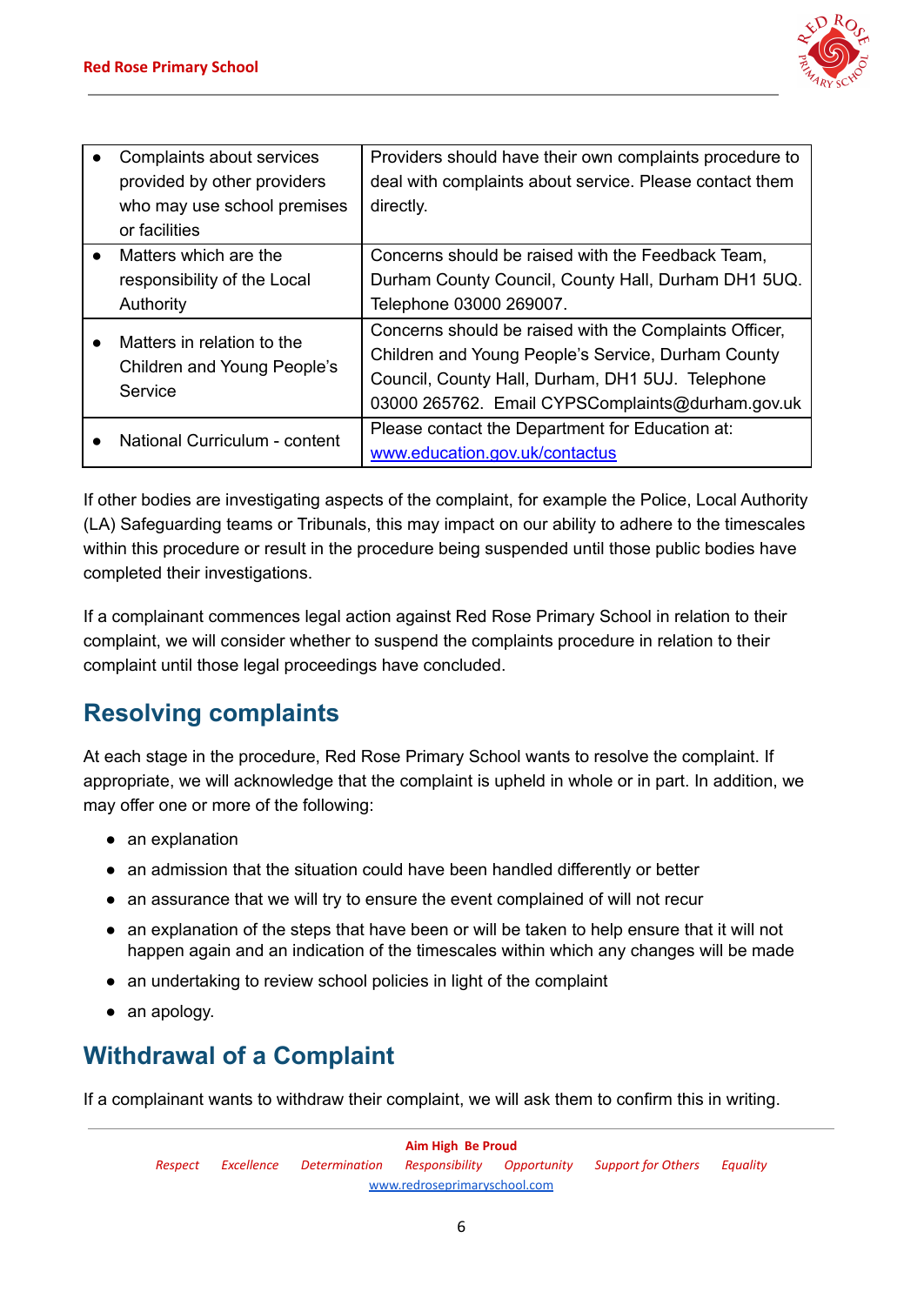

## **Stage 1**

Formal complaints must be made to the Headteacher (unless they are about the Headteacher), via the school office. This may be done in person, in writing (preferably on the Complaint Form), or by telephone.

The Headteacher will record the date the complaint is received and will acknowledge receipt of the complaint in writing (either by letter or email) within 2 school days.

Within this response, the Headteacher will seek to clarify the nature of the complaint, ask what remains unresolved and what outcome the complainant would like to see. The Headteacher can consider whether a face to face meeting is the most appropriate way of doing this.

*Note: The Headteacher may delegate the investigation to another member of the school's Senior Leadership Team but not the decision to be taken.*

During the investigation, the Headteacher (or Investigator) will:

- if necessary, interview those involved in the matter and/or those complained of, allowing them to be accompanied if they wish
- keep a written record of any meetings/interviews in relation to their investigation.

At the conclusion of their investigation, the Headteacher will provide a formal written response within 15 school days of the date of receipt of the complaint.

If the Headteacher is unable to meet this deadline, they will provide the complainant with an update and revised response date.

The response will detail any actions taken to investigate the complaint and provide a full explanation of the decision made and the reason(s) for it. Where appropriate, it will include details of actions Red Rose Primary School will take to resolve the complaint.

The Headteacher will advise the complainant of how to escalate their complaint should they remain dissatisfied with the outcome of Stage 1.

If the complaint is about the Headteacher, or a member of the Governing Body (including the Chair or Vice-Chair), a suitably skilled Governor will be appointed to complete all the actions at Stage 1.

Complaints about the Headteacher must be made to the Chair of Governors either via School and Governor Support Service, Children and Young People's Services, County Hall, Durham, DH1 5UJ, telephone 03000 262921 or [v.jowett@redroseprimaryschool.com](mailto:v.jowett@redroseprimaryschool.com)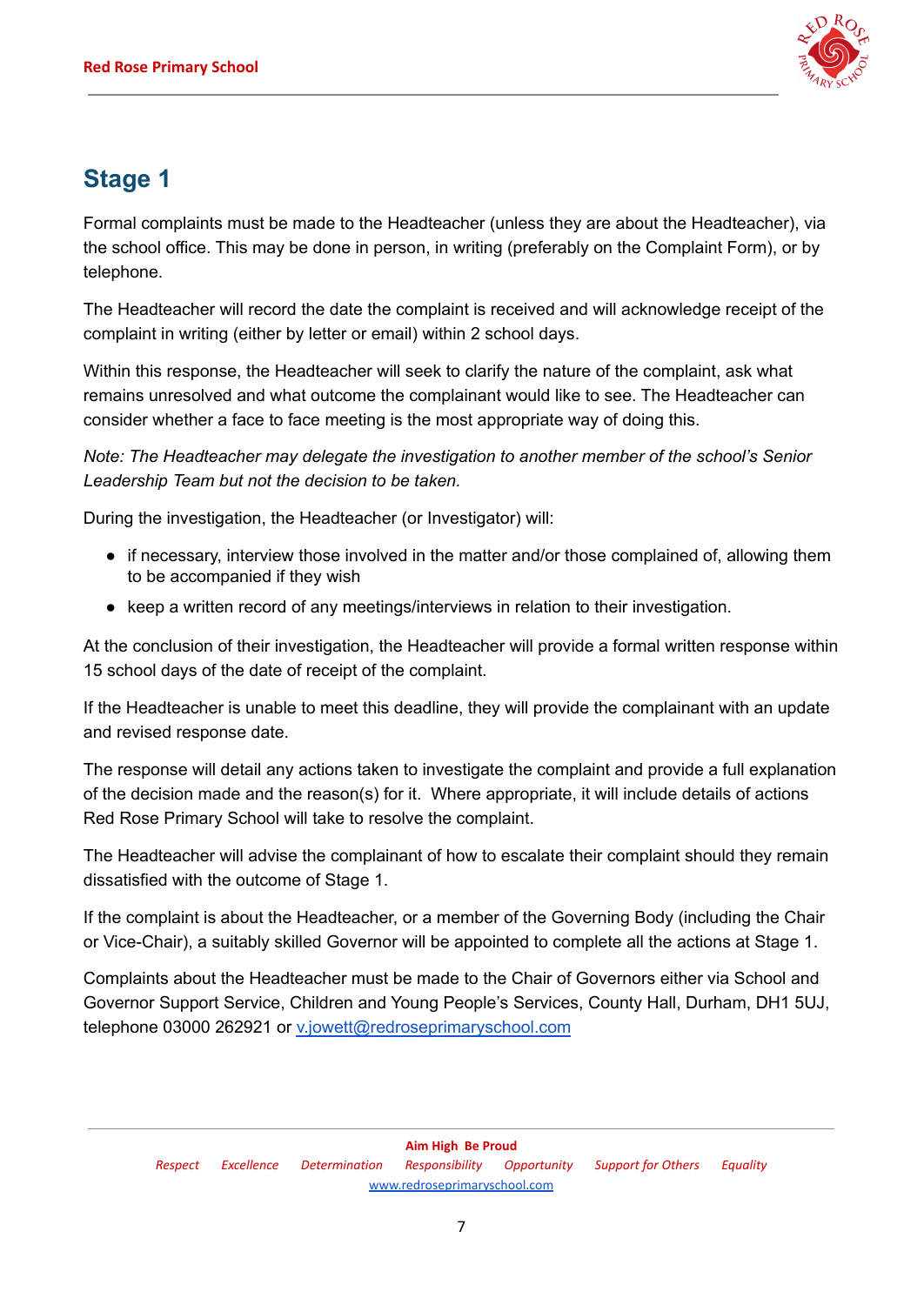

Complaints about a member of the Governing Body must be made to the School and Governor Support Service, Children and Young People's Services, County Hall, Durham, DH1 5UJ, telephone 03000 262921.

If the complaint is:

- jointly about the Chair and Vice Chair or
- the entire Governing Body or
- the majority of the Governing Body

Stage 1 will be considered by an independent Investigator appointed by the Governing Body. At the conclusion of their investigation, the independent Investigator will provide a formal written response.

### **Stage 2**

If the complainant is dissatisfied with the outcome at Stage 1 and wishes to take the matter further, they can escalate the complaint to Stage 2 – a meeting with members of the Governing Body's Complaints Committee. This is the final stage of the complaints procedure.

A request to escalate to Stage 2 must be made to the Clerk to the Governing Body via School and Governor Support Service, Children and Young People's Services, County Hall, Durham, DH1 5UJ, within 10 school days of receipt of the Stage 1 response.

The Clerk will record the date the complaint is received and acknowledge receipt of the complaint in writing (either by letter or email) within 2 school days.

Requests received outside of this time frame will only be considered if exceptional circumstances apply.

The Clerk will write to the complainant to inform them of the date of the meeting. They will aim to convene a meeting within 20 school days of receipt of the Stage 2 request. If this is not possible, the Clerk will provide an anticipated date and keep the complainant informed.

If the complainant rejects the offer of three proposed dates, without good reason, the Clerk will decide when to hold the meeting. It will then proceed in the complainant's absence on the basis of written submissions from both parties.

The Complaints Committee will consist of at least three Governors with no prior involvement or knowledge of the complaint. If there are fewer than three Governors from Red Rose Primary School available, the Clerk will source any additional, independent Governors through another local school or through the School and Governor Support Team, in order to make up the committee. Alternatively, an entirely independent committee may be convened to hear the complaint at Stage 2.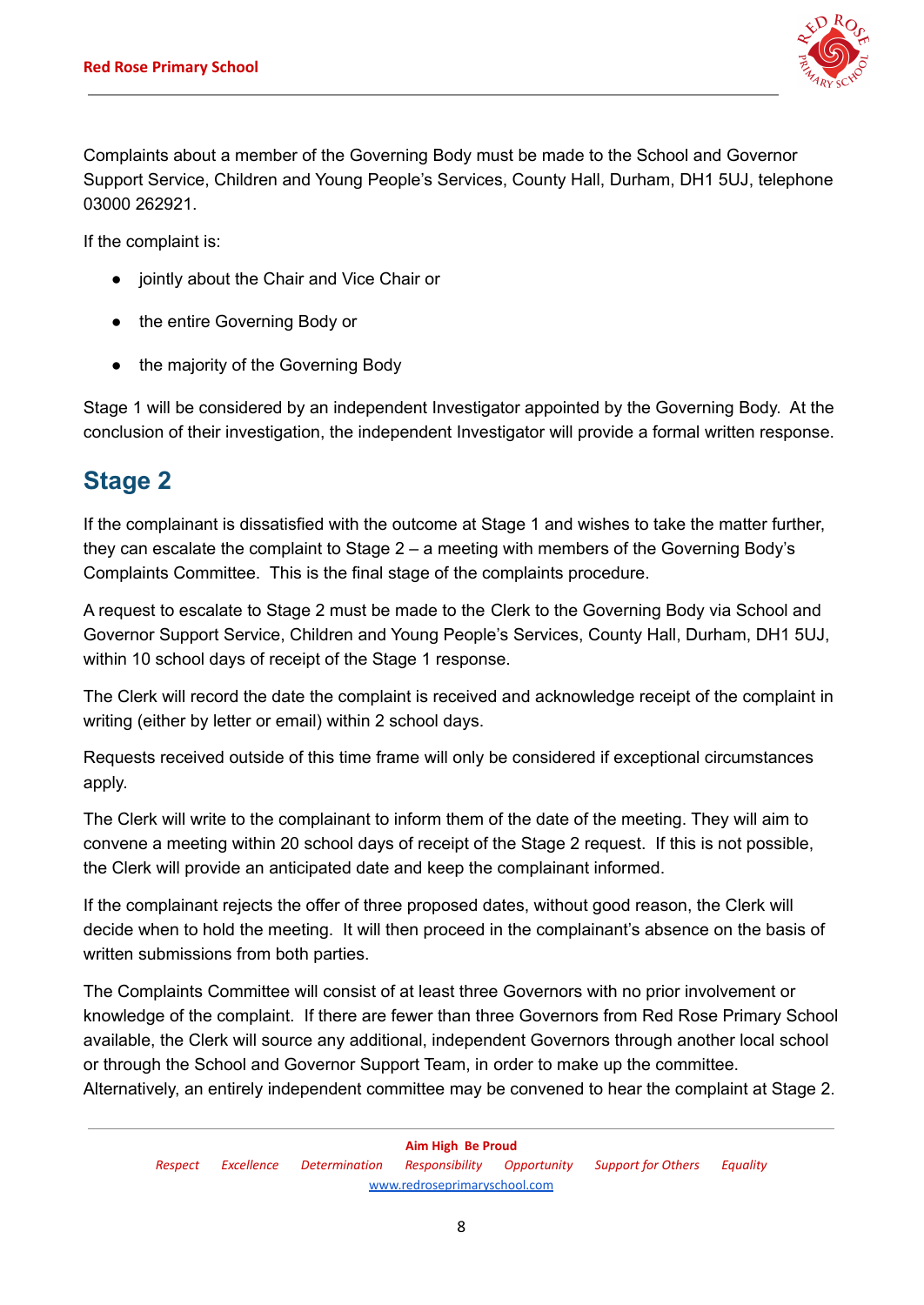

The committee will decide whether to deal with the complaint by inviting parties to a meeting or through written representations, but in making their decision they will be sensitive to the complainant's needs.

If the complainant is invited to attend the meeting, they may bring someone along to provide support. This can be a relative or friend. Generally, we do not encourage either party to bring legal representatives to the committee meeting. However, there may be occasions when legal representation is appropriate.

For instance, if a school employee is called as a witness in a complaint meeting, they may wish to be supported by union and/or legal representation.

*Note: Complaints about staff conduct will not generally be handled under this complaints procedure. Complainants will be advised that any staff conduct complaints will be considered under staff disciplinary procedures, if appropriate, but outcomes will not be shared with them.*

Representatives from the media are not permitted to attend.

At least 7 school days before the meeting, the Clerk will:

- confirm and notify the complainant of the date, time and venue of the meeting, ensuring that, if the complainant is invited, the dates are convenient to all parties and that the venue and proceedings are accessible
- request copies of any further written material to be submitted to the Committee in advance of the meeting.

The Committee will not normally accept, as evidence, recordings of conversations that were obtained covertly and without the informed consent of all parties being recorded.

The committee will also not review any new complaints at this stage or consider evidence unrelated to the initial complaint to be included. New complaints must be dealt with from Stage 1 of the procedure.

The meeting will be held in private. Electronic recordings of meetings or conversations are not normally permitted unless a complainant's own disability or special needs require it. Prior knowledge and consent of all parties attending must be sought before meetings or conversations take place. Consent will be recorded in the minutes of the meeting.

The Committee will consider the complaint and all the evidence presented. The committee can:

- uphold the complaint in whole or in part
- dismiss the complaint in whole or in part.

If the complaint is upheld in whole or in part, the committee will: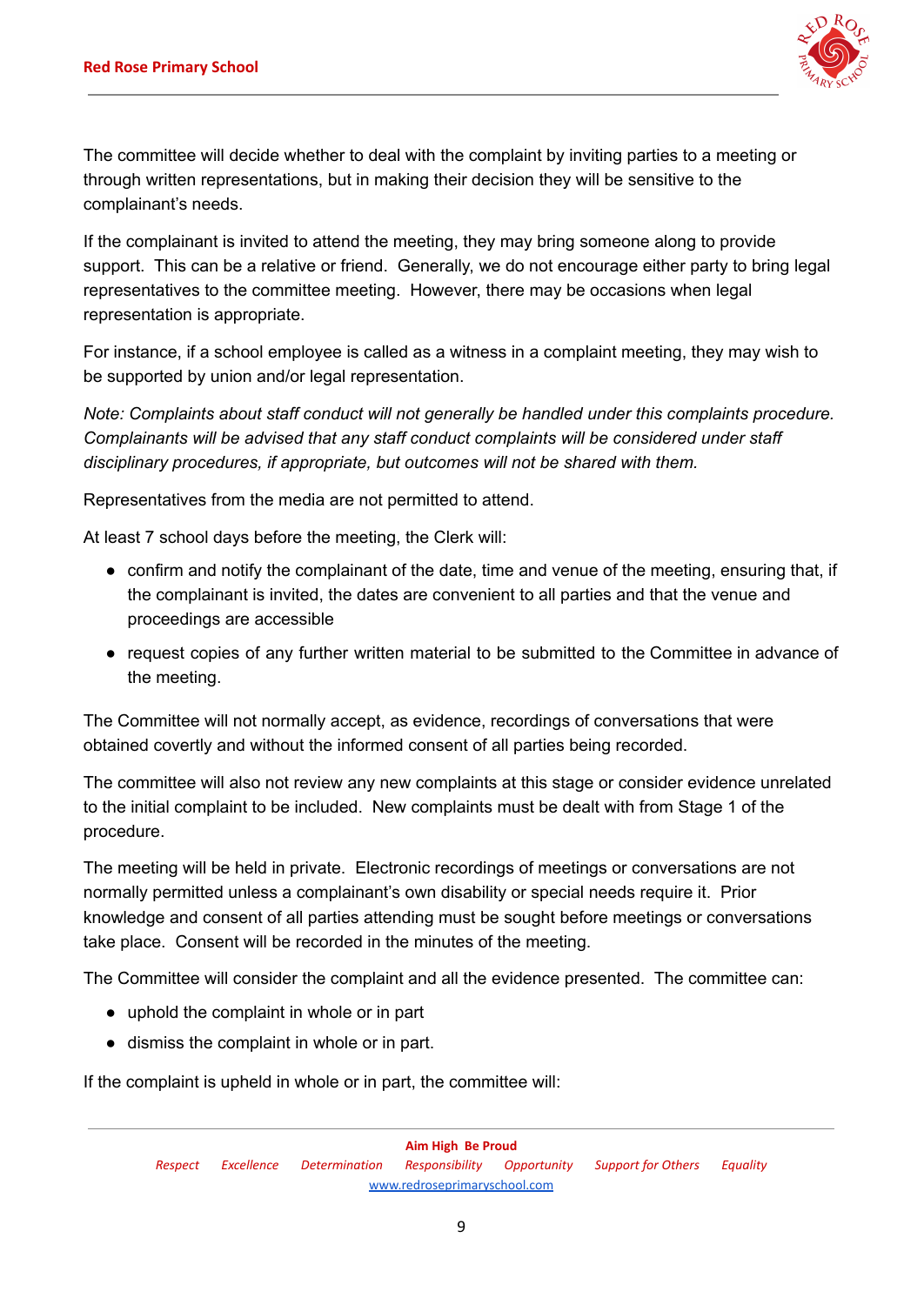

- decide on the appropriate action to be taken to resolve the complaint
- where appropriate, recommend changes to the school's systems or procedures to prevent similar issues in the future.

The Chair of the Committee will provide the complainant and Red Rose Primary School with a full explanation of their decision and the reason(s) for it, in writing, within 5 school days.

The letter to the complainant will include details of how to contact the Department for Education if they are dissatisfied with the way their complaint has been handled by Red Rose Primary School.

If the complaint is:

- jointly about the Chair and Vice Chair or
- the entire Governing Body or
- the majority of the Governing Body

Stage 2 will be heard by a committee of independent Governors.

The response will detail any actions taken to investigate the complaint and provide a full explanation of the decision made and the reason(s) for it. Where appropriate, it will include details of actions Red Rose Primary School will take to resolve the complaint.

The response will also advise the complainant of how to escalate their complaint should they remain dissatisfied.

### **Next Steps**

If the complainant believes the school did not handle their complaint in accordance with the published complaints procedure or they acted unlawfully or unreasonably in the exercise of their duties under education law, they can contact the Department for Education after they have completed Stage 2.

The Department for Education will not normally reinvestigate the substance of complaints or overturn any decisions made by Red Rose Primary School. They will consider whether Red Rose Primary School has adhered to education legislation and any statutory policies connected with the complaint.

The complainant can refer their complaint to the Department for Education online at: [www.education.gov.uk/contactus,](http://www.education.gov.uk/contactus) by telephone on: 0370 000 2288 or by writing to:

Department for Education Piccadilly Gate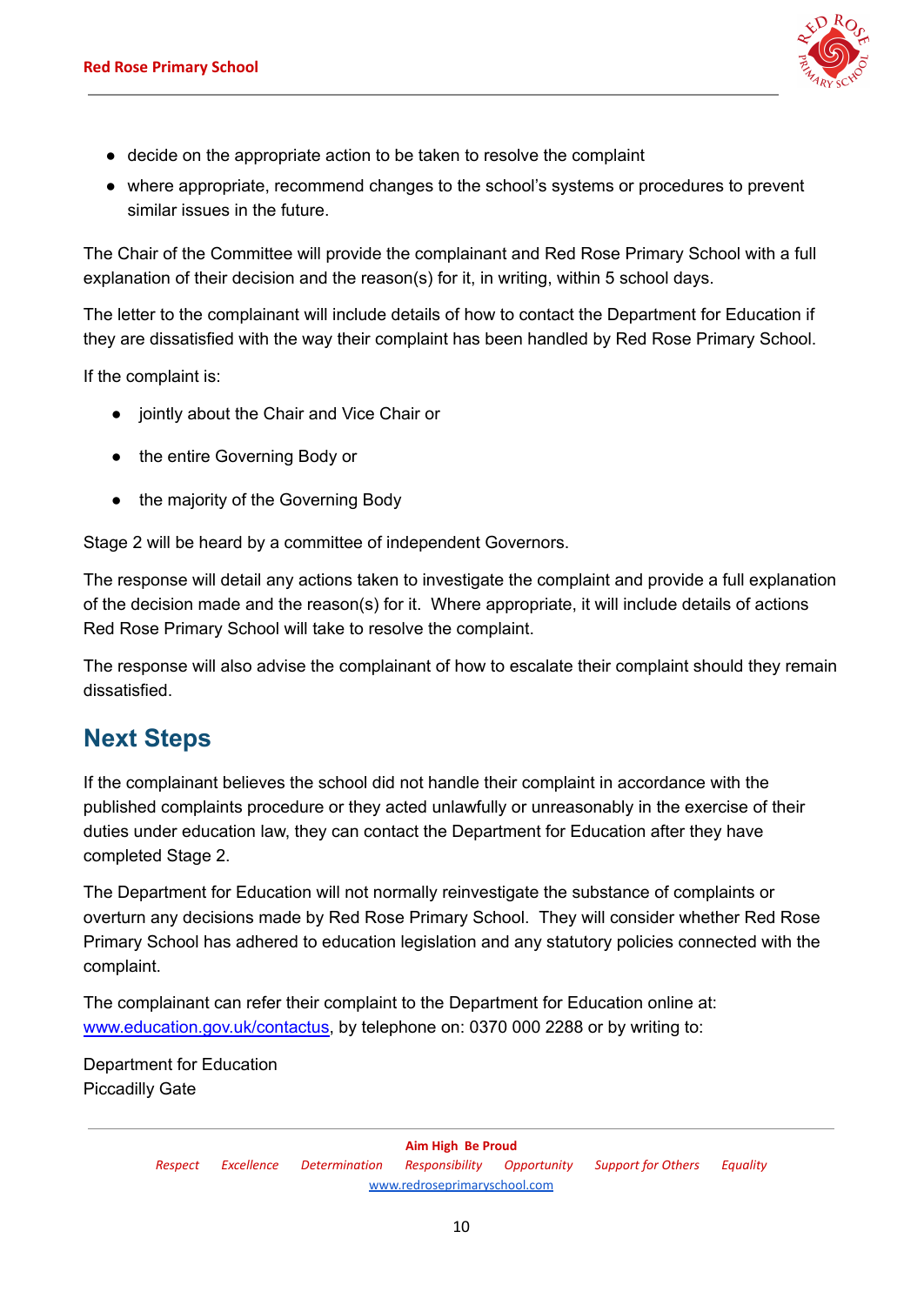

Store Street Manchester M1 2WD.

### **Serial and unreasonable complaints**

Red Rose Primary School is committed to dealing with all complaints fairly and impartially, and to providing a high quality service to those who complain. We will not normally limit the contact complainants have with our school however, we do not expect our staff to tolerate unacceptable behaviour and will take action to protect staff from that behaviour, including that which is abusive, offensive or threatening.

Red Rose Primary School defines unreasonable behaviour as that which hinders our consideration of complaints because of the frequency or nature of the complainant's contact with the school, such as, if the complainant:

- refuses to articulate their complaint or specify the grounds of a complaint or the outcomes sought by raising the complaint, despite offers of assistance
- refuses to co-operate with the complaints investigation process
- refuses to accept that certain issues are not within the scope of the complaints procedure
- insists on the complaint being dealt with in ways which are incompatible with the complaints procedure or with good practice
- introduces trivial or irrelevant information which they expect to be taken into account and commented on
- raises large numbers of detailed but unimportant questions, and insists they are fully answered, often immediately and to their own timescales
- makes unjustified complaints about staff who are trying to deal with the issues, and seeks to have them replaced
- changes the basis of the complaint as the investigation proceeds
- repeatedly makes the same complaint (despite previous investigations or responses concluding that the complaint is groundless or has been addressed)
- refuses to accept the findings of the investigation into that complaint where the school's complaint procedure has been fully and properly implemented and completed including referral to the Department for Education
- seeks an unrealistic outcome
- makes excessive demands on school time by frequent, lengthy and complicated contact with staff regarding the complaint in person, in writing, by email and by telephone while the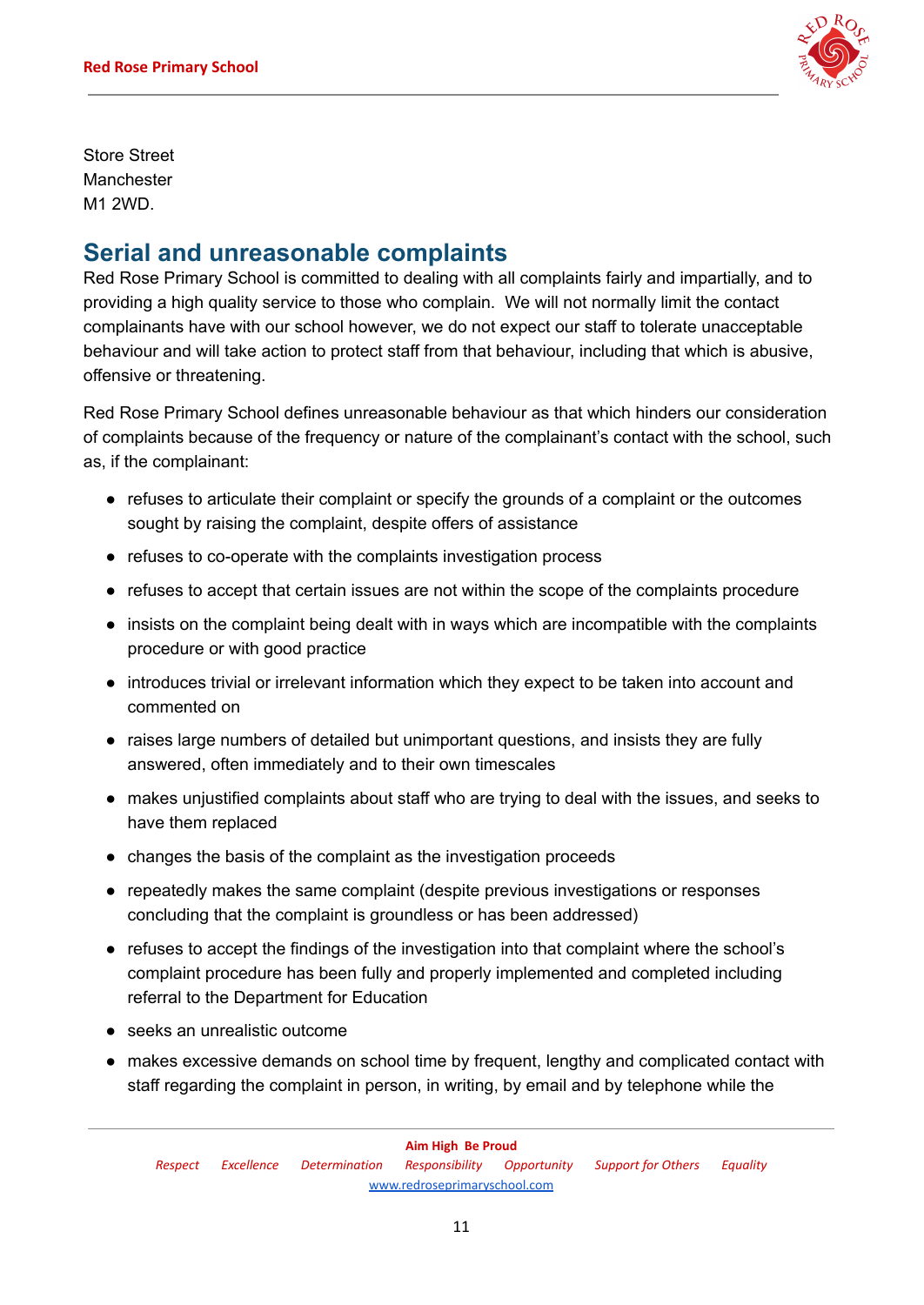

complaint is being dealt with

- uses threats to intimidate
- uses abusive, offensive or discriminatory language or violence
- knowingly provides falsified information
- publishes unacceptable information on social media or other public forums.

Complainants should try to limit their communication with the school that relates to their complaint, while the complaint is being progressed. It is not helpful if repeated correspondence is sent (either by letter, phone, email or text), as it could delay the outcome being reached.

Whenever possible, the Headteacher or Chair of Governors will discuss any concerns with the complainant informally before applying an '*unreasonable'* marking.

If the behaviour continues, the Headteacher will write to the complainant explaining that their behaviour is unreasonable and ask them to change it. For complainants who excessively contact Red Rose Primary School causing a significant level of disruption, we may specify methods of communication and limit the number of contacts in a communication plan. This will be reviewed after six months.

In response to any serious incident of aggression or violence, we will immediately inform the Police and communicate our actions in writing. This may include barring an individual from Red Rose Primary School.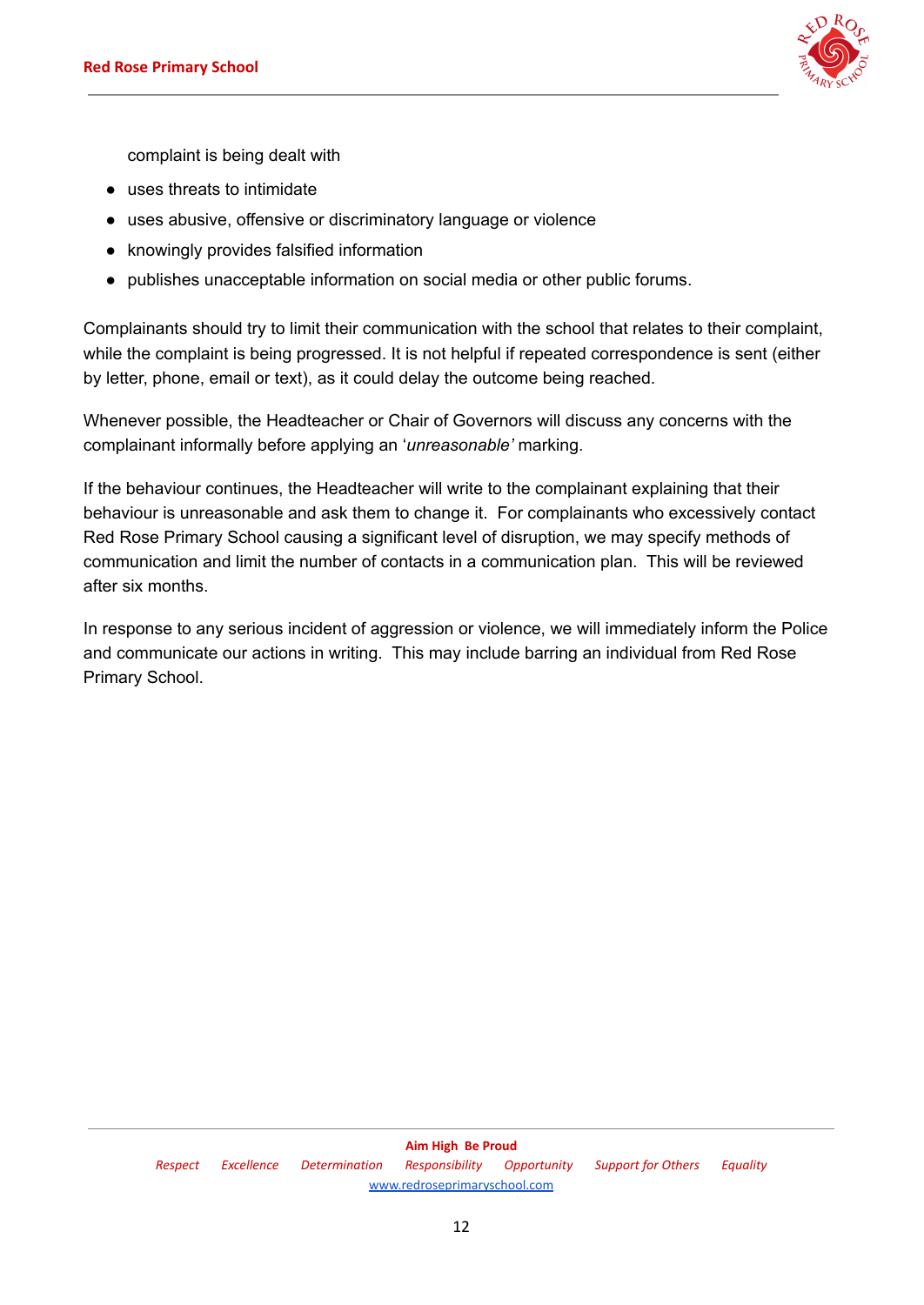

## **Complaint Form**

Please complete and return to the Headteacher / Clerk to the Governing Body (as appropriate) who will acknowledge receipt and explain what action will be taken.

| Your name:                                    |
|-----------------------------------------------|
| Pupil's name (if relevant):                   |
| Your relationship to the pupil (if relevant): |
| <b>Address:</b>                               |
| Postcode:                                     |
| Day time telephone number:                    |
| <b>Evening telephone number:</b>              |
| <b>Email address:</b>                         |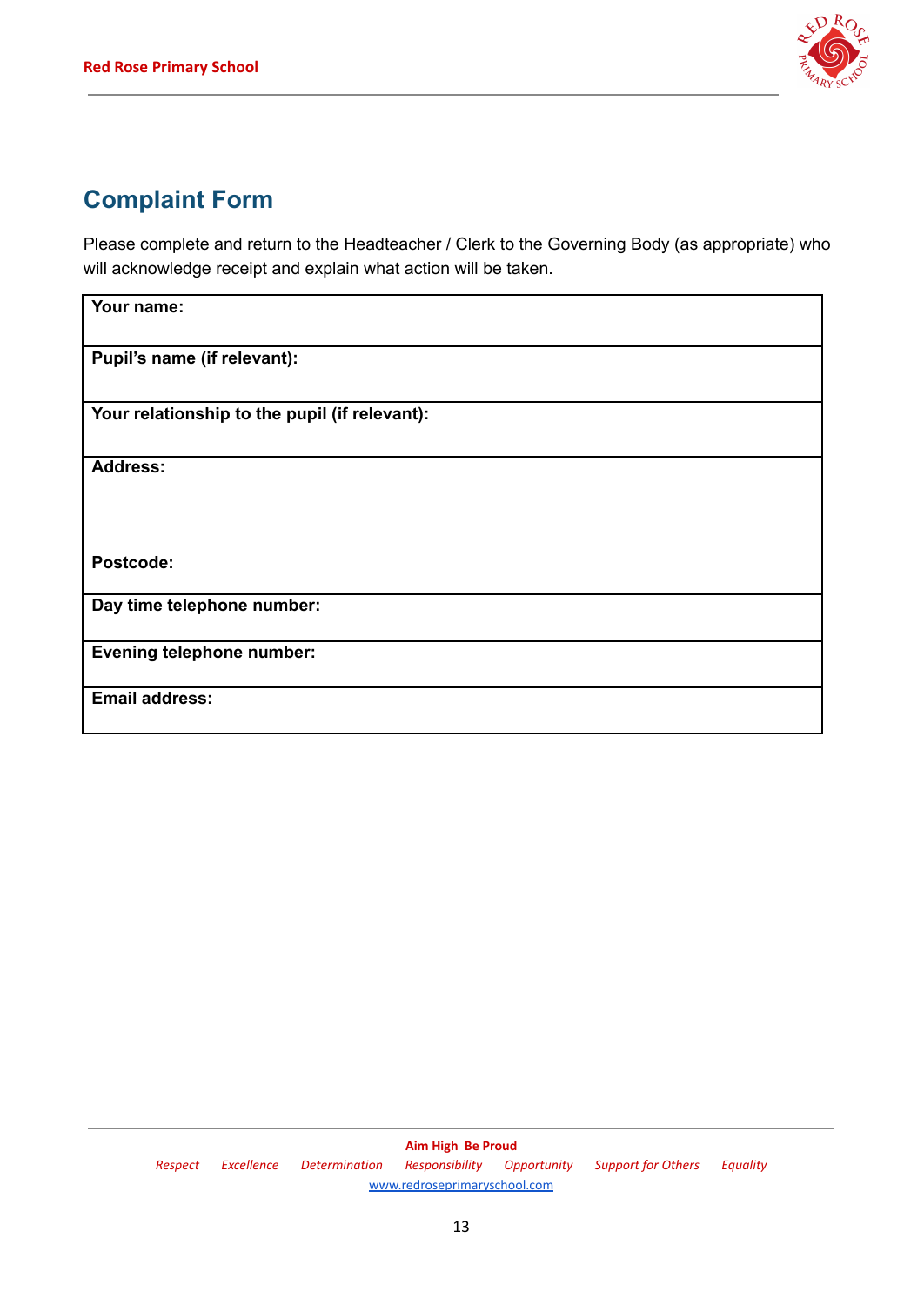

| Please give details of your complaint, including whether you have spoken to anybody at<br>the school about it. |  |
|----------------------------------------------------------------------------------------------------------------|--|
|                                                                                                                |  |
|                                                                                                                |  |
|                                                                                                                |  |
|                                                                                                                |  |
|                                                                                                                |  |
|                                                                                                                |  |
|                                                                                                                |  |
|                                                                                                                |  |
|                                                                                                                |  |
| What actions do you feel might resolve the problem at this stage?                                              |  |
|                                                                                                                |  |
|                                                                                                                |  |
|                                                                                                                |  |
|                                                                                                                |  |
|                                                                                                                |  |
|                                                                                                                |  |
|                                                                                                                |  |

**Aim High Be Proud** *Respect Excellence Determination Responsibility Opportunity Support for Others Equality* [www.redroseprimaryschool.com](http://www.redroseprimaryschool.com)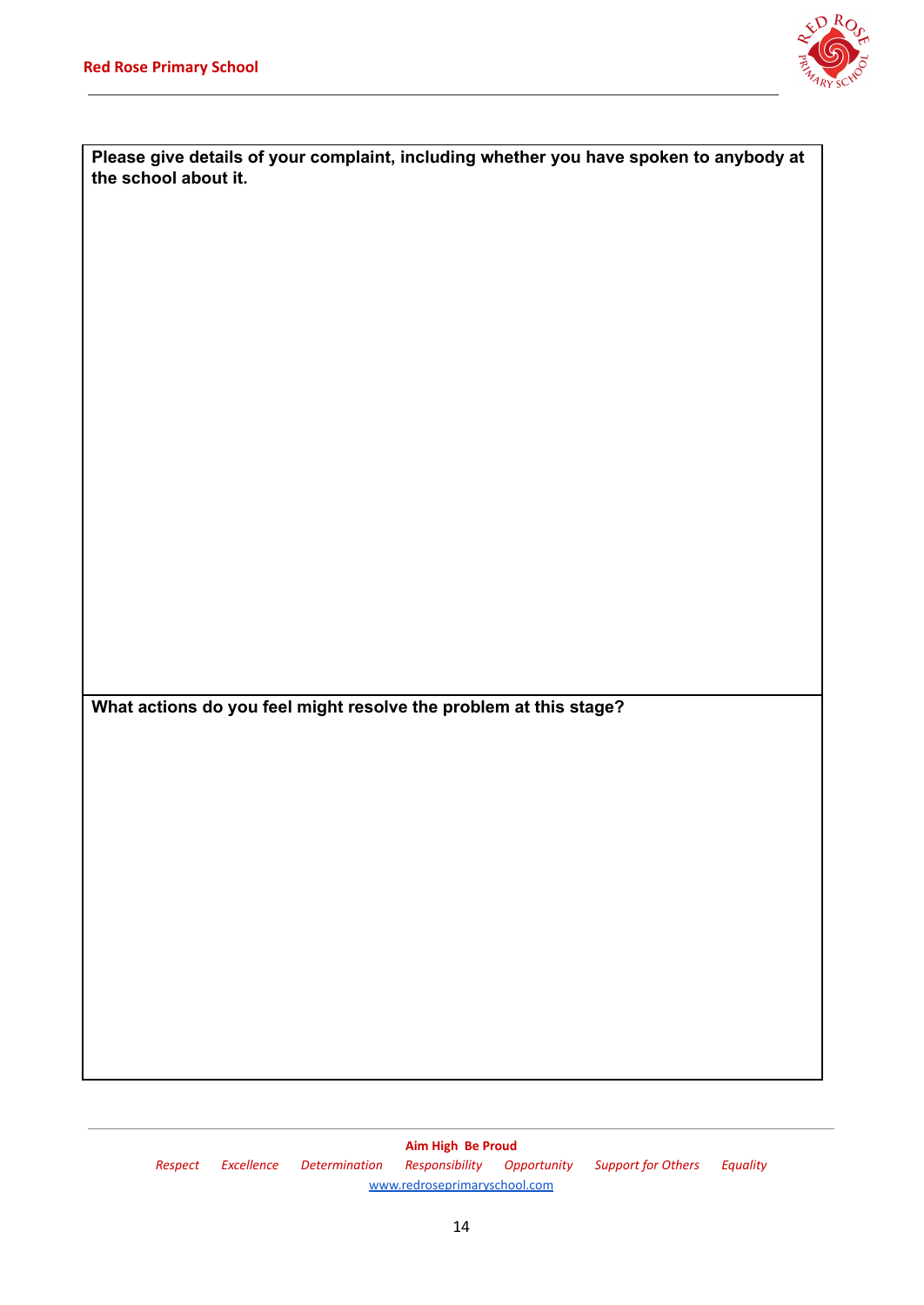

| Are you attaching any paperwork? If so, please give details. |
|--------------------------------------------------------------|
|                                                              |
|                                                              |
|                                                              |
|                                                              |
|                                                              |
|                                                              |
|                                                              |
|                                                              |
|                                                              |
|                                                              |
|                                                              |
|                                                              |
|                                                              |
| Signature:                                                   |
|                                                              |
| Date:                                                        |
|                                                              |
| <b>Official use</b>                                          |
| Date acknowledgement sent:                                   |
|                                                              |
| By who:                                                      |
|                                                              |
|                                                              |
| <b>Complaint referred to:</b>                                |
|                                                              |
|                                                              |
| Date:                                                        |
|                                                              |
|                                                              |

## **Roles and Responsibilities**

#### **Complainant**

The complainant will receive a more effective response to the complaint if they:

- explain the complaint in full as early as possible
- co-operate with the school in seeking a solution to the complaint
- respond promptly to requests for information or meetings or in agreeing the details of the complaint
- ask for assistance as needed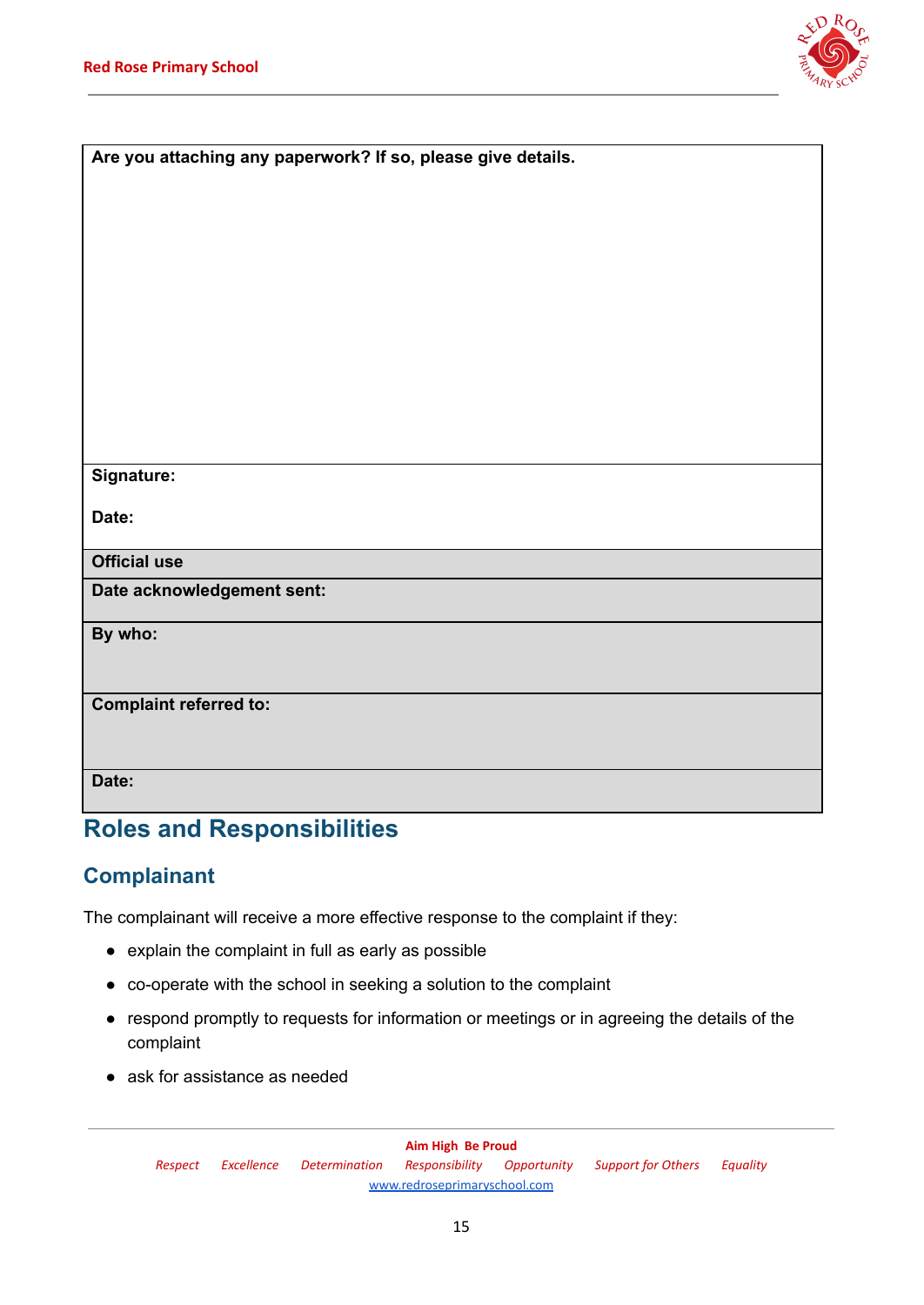

- treat all those involved in the complaint with respect
- refrain from publicising the details of their complaint on social media and respect confidentiality.

#### **Investigator**

The investigator's role is to establish the facts relevant to the complaint by:

- providing a comprehensive, open, transparent and fair consideration of the complaint through:
	- o sensitive and thorough interviewing of the complainant to establish what has happened and who has been involved
	- o interviewing staff and children/young people and other people relevant to the complaint
	- o consideration of records and other relevant information
	- o analysing information
- liaising with the complainant and the complaints co-ordinator as appropriate to clarify what the complainant feels would put things right.

The investigator should:

- conduct interviews with an open mind and be prepared to persist in the questioning
- keep notes of interviews or arrange for an independent note taker to record minutes of the meeting
- ensure that any papers produced during the investigation are kept securely pending any appeal
- be mindful of the timescales to respond
- prepare a comprehensive report for the headteacher or complaints committee that sets out the facts, identifies solutions and recommends courses of action to resolve problems.

The headteacher or complaints committee will then determine whether to uphold or dismiss the complaint and communicate that decision to the complainant, providing the appropriate escalation details.

#### **Complaints Co-ordinator** (this could be the Headteacher)

The complaints co-ordinator should:

• ensure that the complainant is fully updated at each stage of the procedure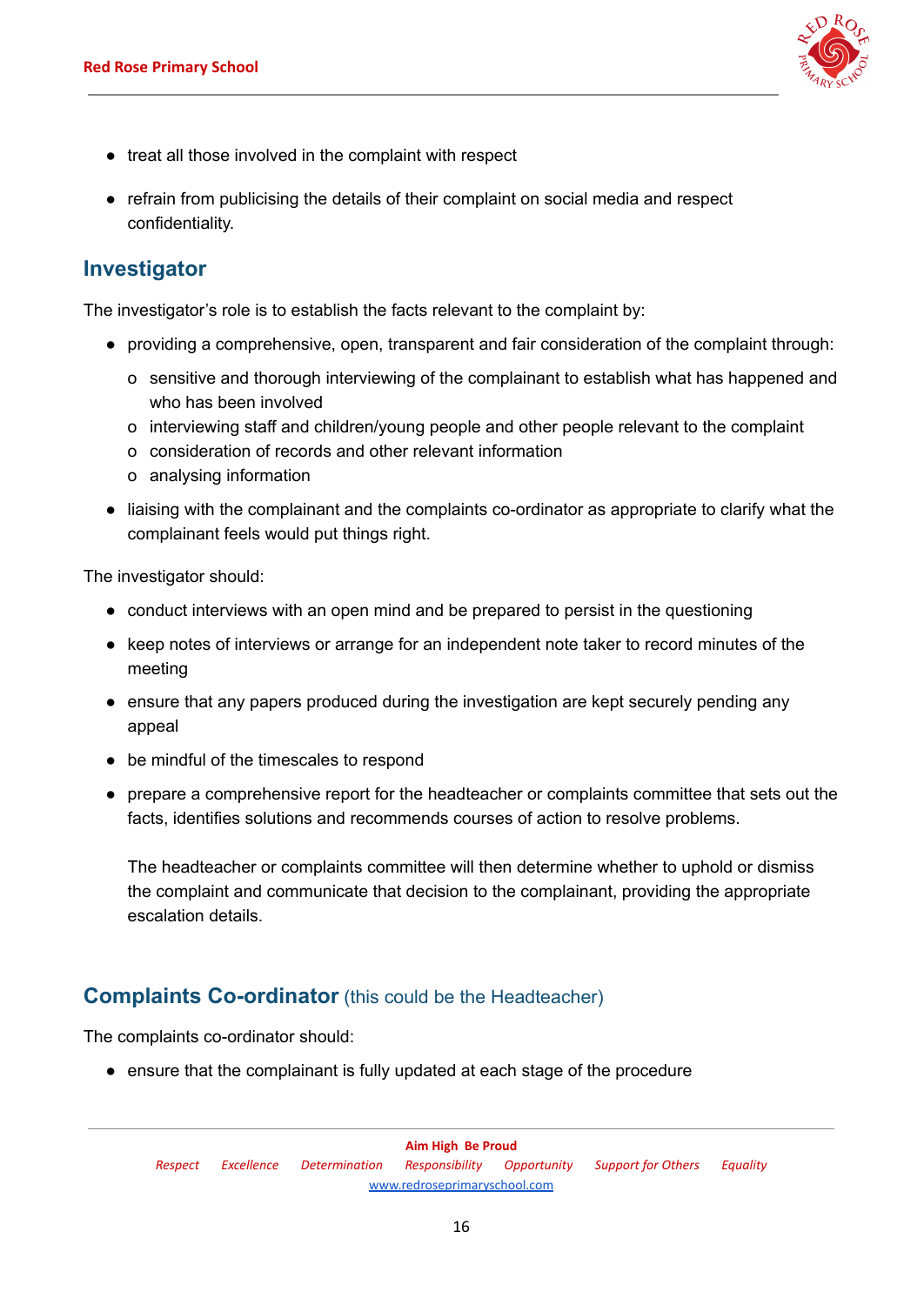

- liaise with staff members, headteacher, Chair of Governors, Clerk and LAs (if appropriate) to ensure the smooth running of the complaints procedure
- be aware of issues regarding:
	- o sharing third party information
	- o additional support. This may be needed by complainants when making a complaint including interpretation support or where the complainant is a child or young person
- keep records.

#### **Clerk to the Governing Body**

The Clerk is the contact point for the complainant and the committee and should:

- ensure that all people involved in the complaint procedure are aware of their legal rights and duties, including any under legislation relating to school complaints, education law, the Equality Act 2010, the Freedom of Information Act 2000, the Data Protection Act (DPA) 2018 and the General Data Protection Regulations (GDPR)
- set the date, time and venue of the meeting, ensuring that the dates are convenient to all parties (if they are invited to attend) and that the venue and proceedings are accessible
- collate any written material relevant to the complaint (for example; stage 1 paperwork, school and complainant submissions) and send it to the parties in advance of the meeting within an agreed timescale
- record the proceedings
- circulate the minutes of the meeting
- notify all parties of the committee's decision.

#### **Committee Chair**

The committee's chair, who is nominated in advance of the complaint meeting, should ensure that:

- both parties are asked (via the Clerk) to provide any additional information relating to the complaint by a specified date in advance of the meeting
- the meeting is conducted in an informal manner, is not adversarial, and that, if all parties are invited to attend, everyone is treated with respect and courtesy
- complainants who may not be used to speaking at such a meeting are put at ease. This is particularly important if the complainant is a child/young person
- the remit of the committee is explained to the complainant
- written material is seen by everyone in attendance, provided it does not breach confidentiality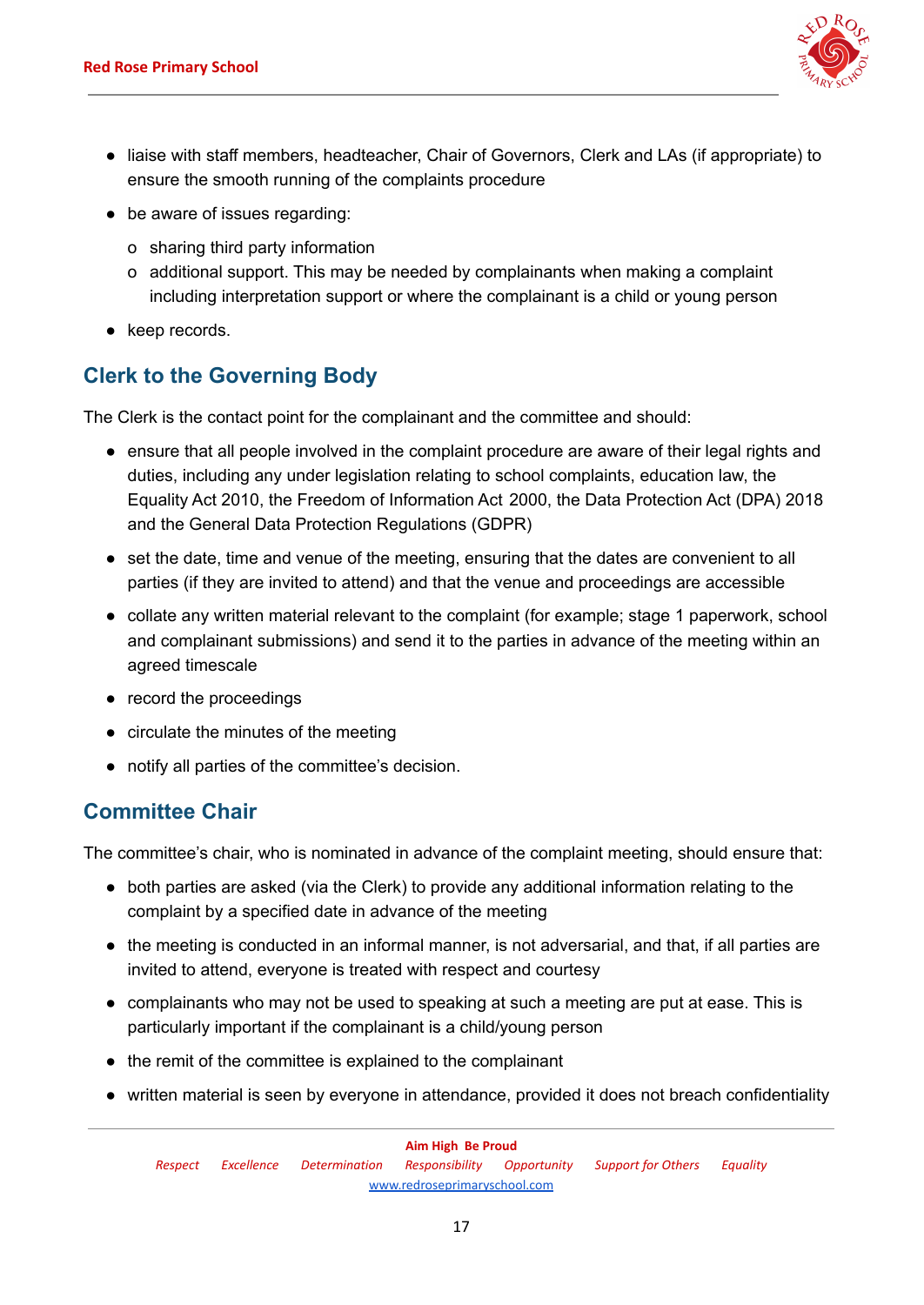

or any individual's rights to privacy under the DPA 2018 or GDPR.

If a new issue arises it would be useful to give everyone the opportunity to consider and comment upon it; this may require a short adjournment of the meeting

- both the complainant and the school are given the opportunity to make their case and seek clarity, either through written submissions ahead of the meeting or verbally in the meeting itself
- the issues are addressed
- key findings of fact are made
- the committee is open-minded and acts independently
- no member of the committee has an external interest in the outcome of the proceedings or any involvement in an earlier stage of the procedure
- the meeting is minuted
- they liaise with the Clerk (and complaints co-ordinator, if the school has one).

#### **Committee Member**

Committee members should be aware that:

• the meeting must be independent and impartial, and should be seen to be so

No governor may sit on the committee if they have had a prior involvement in the complaint or in the circumstances surrounding it.

● the aim of the meeting should be to resolve the complaint and achieve reconciliation between the school and the complainant

We recognise that the complainant might not be satisfied with the outcome if the meeting does not find in their favour. It may only be possible to establish the facts and make recommendations.

● many complainants will feel nervous and inhibited in a formal setting

Parents/carers often feel emotional when discussing an issue that affects their child.

● extra care needs to be taken when the complainant is a child/young person and present during all or part of the meeting

Careful consideration of the atmosphere and proceedings should ensure that the child/young person does not feel intimidated.

The committee should respect the views of the child/young person and give them equal consideration to those of adults.